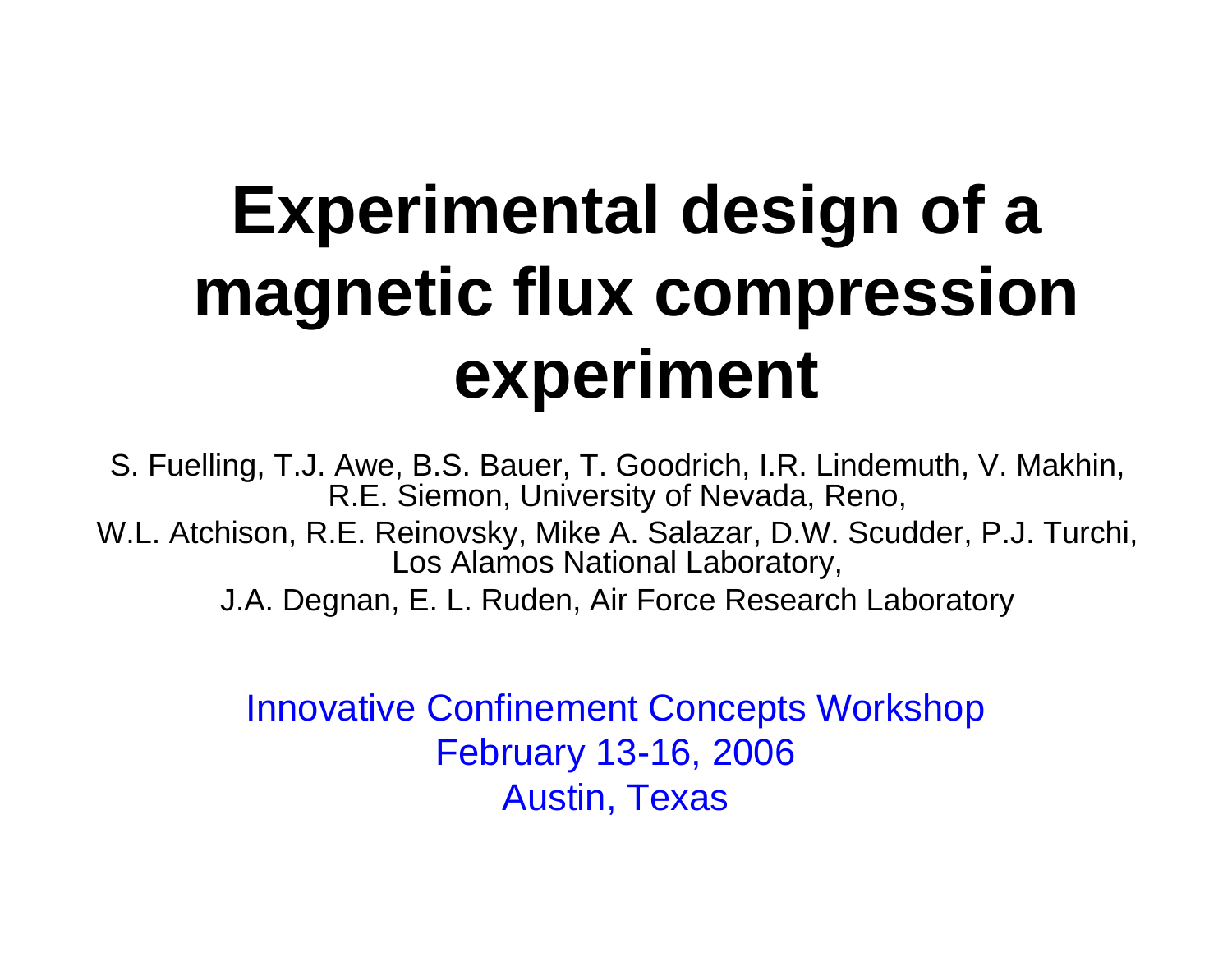#### Abstract

Generation of large magnetic fields is an interesting topic of high-energydensity physics, and an essential aspect of Magnetized Target Fusion. An experiment is planned on the Atlas facility at the Nevada Test Site, which will generate magnetic fields in the range of 1-5 MG. An initial toroidal bias magnetic field is provided from current on a hard-core center conductor. Current on the hard core is generated by diverting a fraction of the liner current using an innovative inductive current divider, thus avoiding the need for an auxiliary power supply. A 50-mm-radius cylindrical aluminum liner implodes along glide planes with velocity of about 5 km/s. Liner motion causes electrical closure of the toroidal chamber, after which flux in the chamber is conserved. For a typical choice of parameters, conservation of flux and realistic energy efficiency imply peak compression and liner dwell should occur with 3-mm spacing between the liner and the hard core, and 2-3 MG field depending upon efficiency. The mechanical design is performed in collaboration with Los Alamos National Laboratory using the solid modeling software 'Inventor' (AutoDesk). Diagnostics include B-dot probes, Faraday rotation, radiography, filtered photodiodes, and VUV spectroscopy. Optical access to the chamber is provided through small holes in the walls. In the MG regime, blackbody radiation is expected from plasma generated on the liner and hard core surfaces because of Ohmic heating (see adjacent poster on numerical modeling). The experimental plan includes initial tests at the AFRL using Shiva Star and then full-energy tests on Atlas.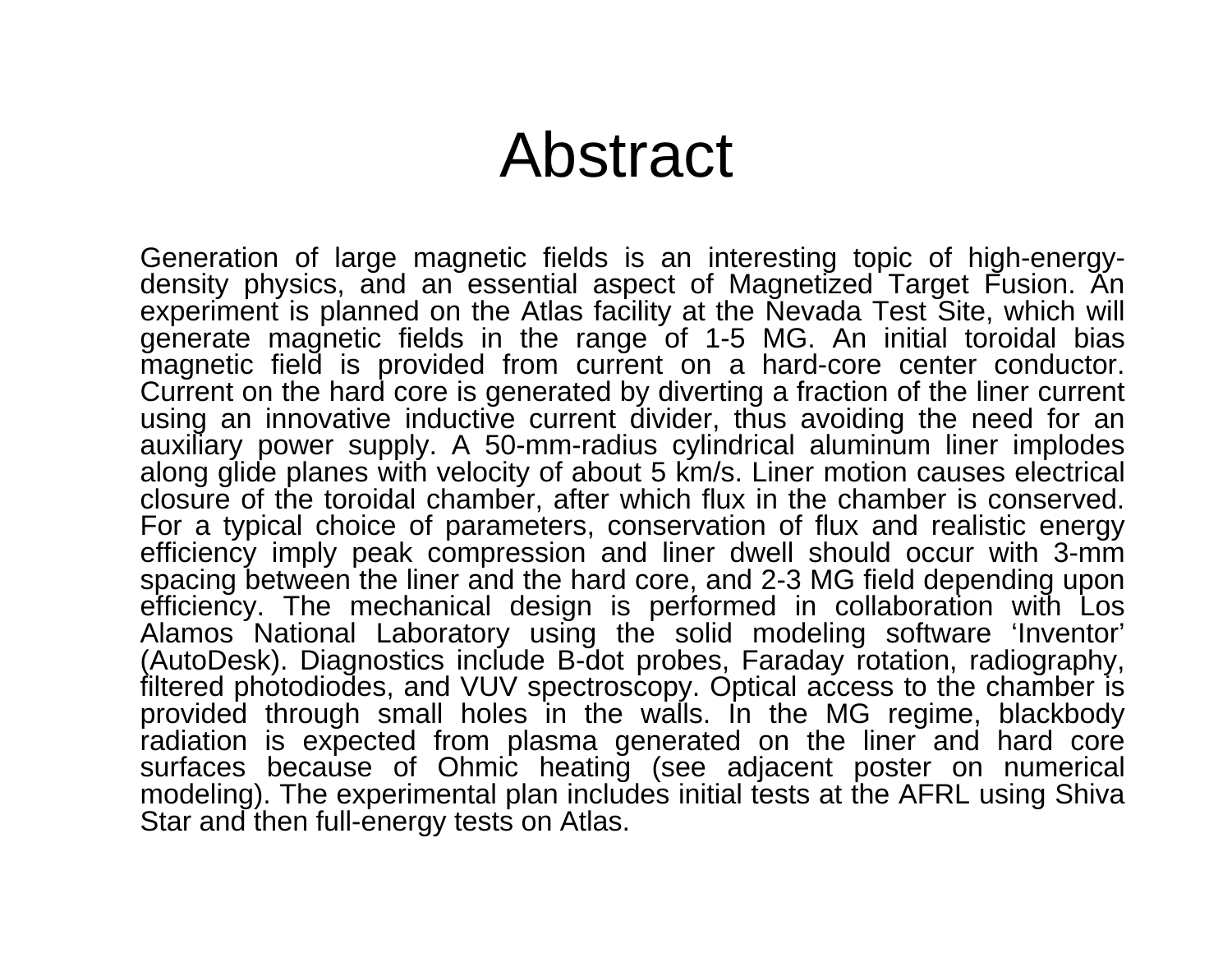# Atlas power supply standard person

Summer 2005 -- began operation at Nevada Test Site

**240 kV24 MJ~ 25 nH30 MA**

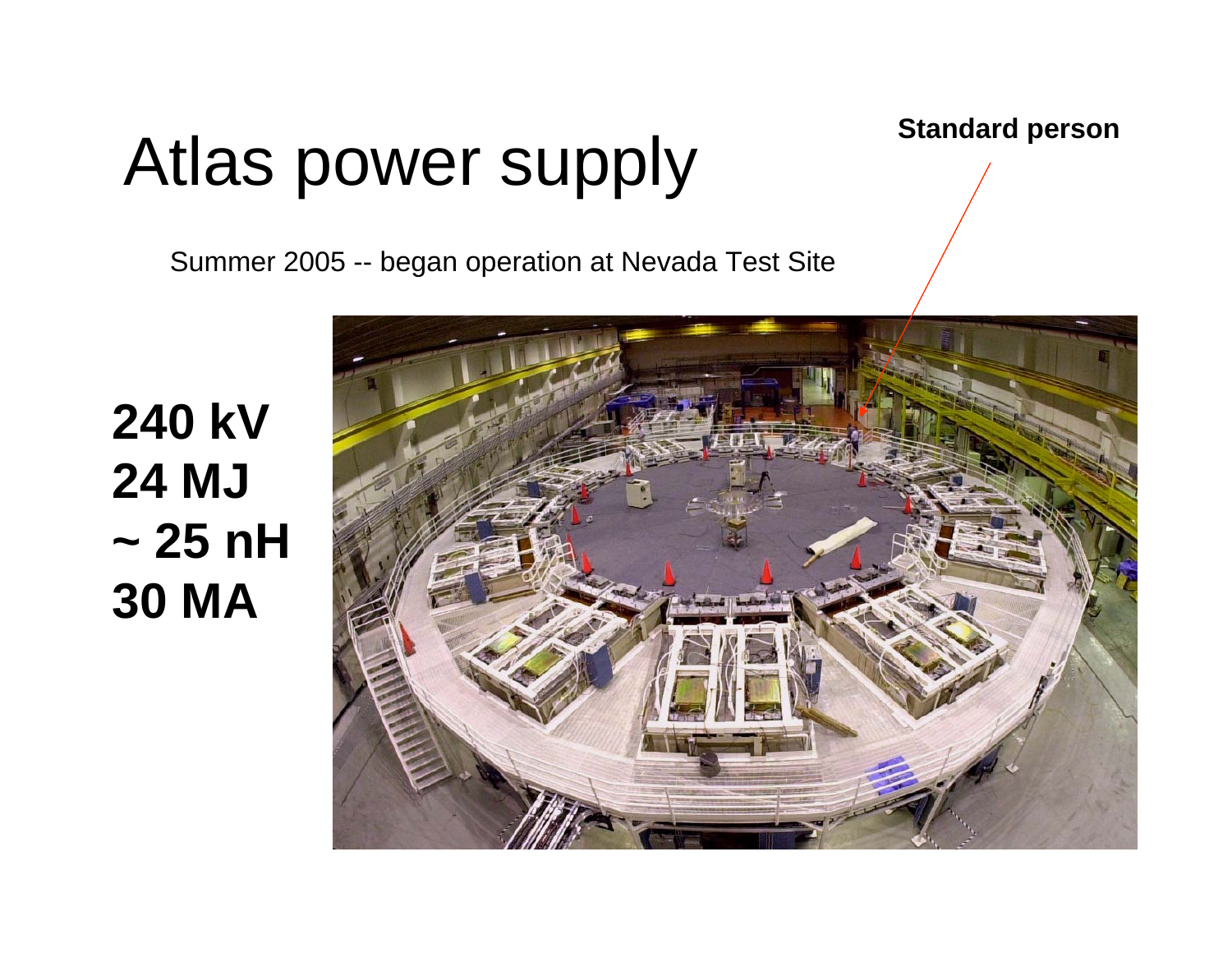### MTF experiments planned on Atlas

**Goal:**

**Study compression of magnetic flux using MTF relevant pressure (MG magnetic field) in the geometry of a stabilized hard-core z pinch (MAGO-like geometry)**

**Specific objectives:**

- **1. Observe magnetic compression inside a glide-plane liner system (Does sliding joint have low resistivity?)**
- **2. Determine efficiency limitations that result from resistivity and finite compressibility of aluminum material (Is ~ 50% efficiency realistic?)**
- **3. Study effect of Raleigh-Taylor instability on flux compression (Is magnetic field compressed to high values inside RT "bubbles" ?)**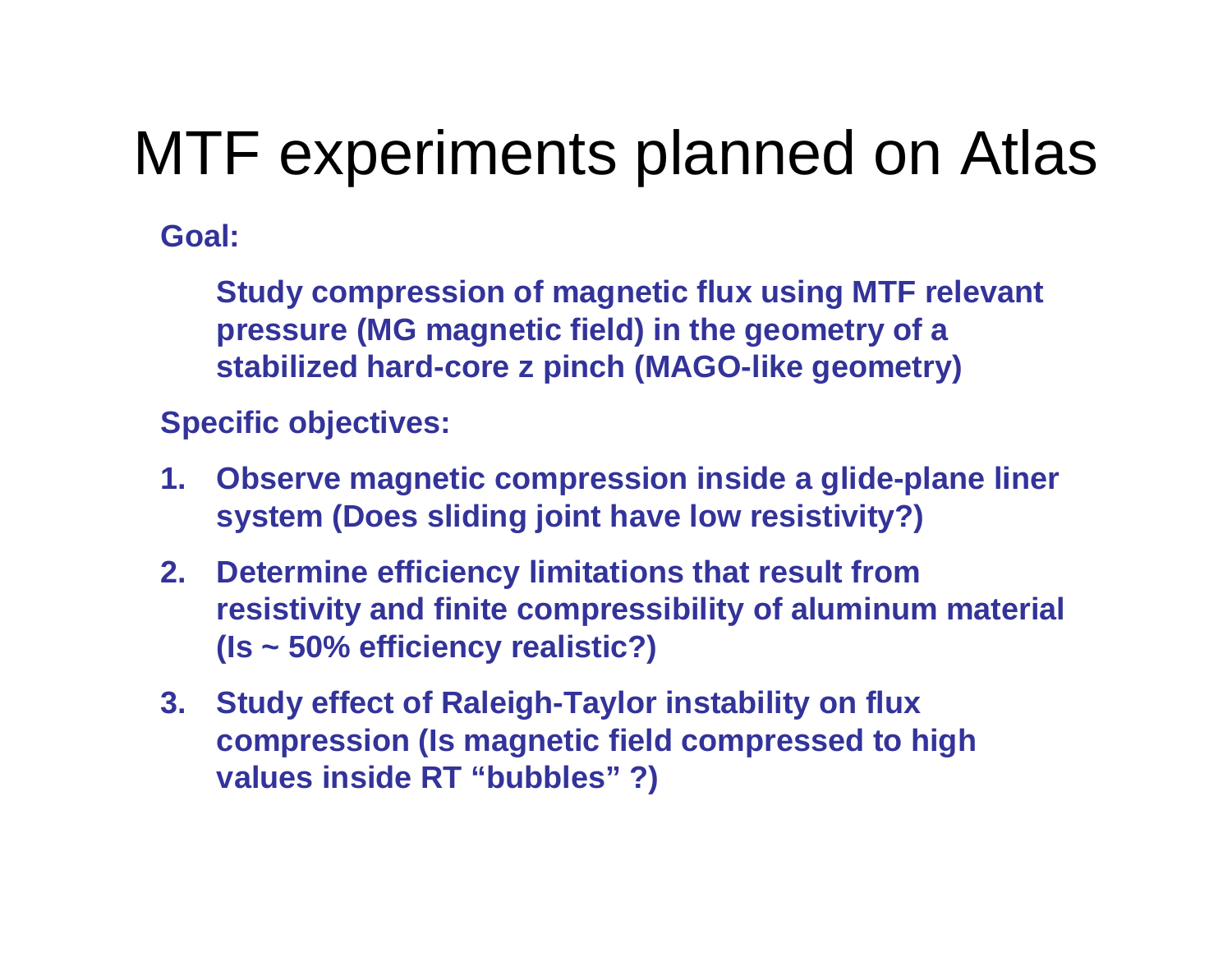## Atlas confinement chamber with typical liner experiment

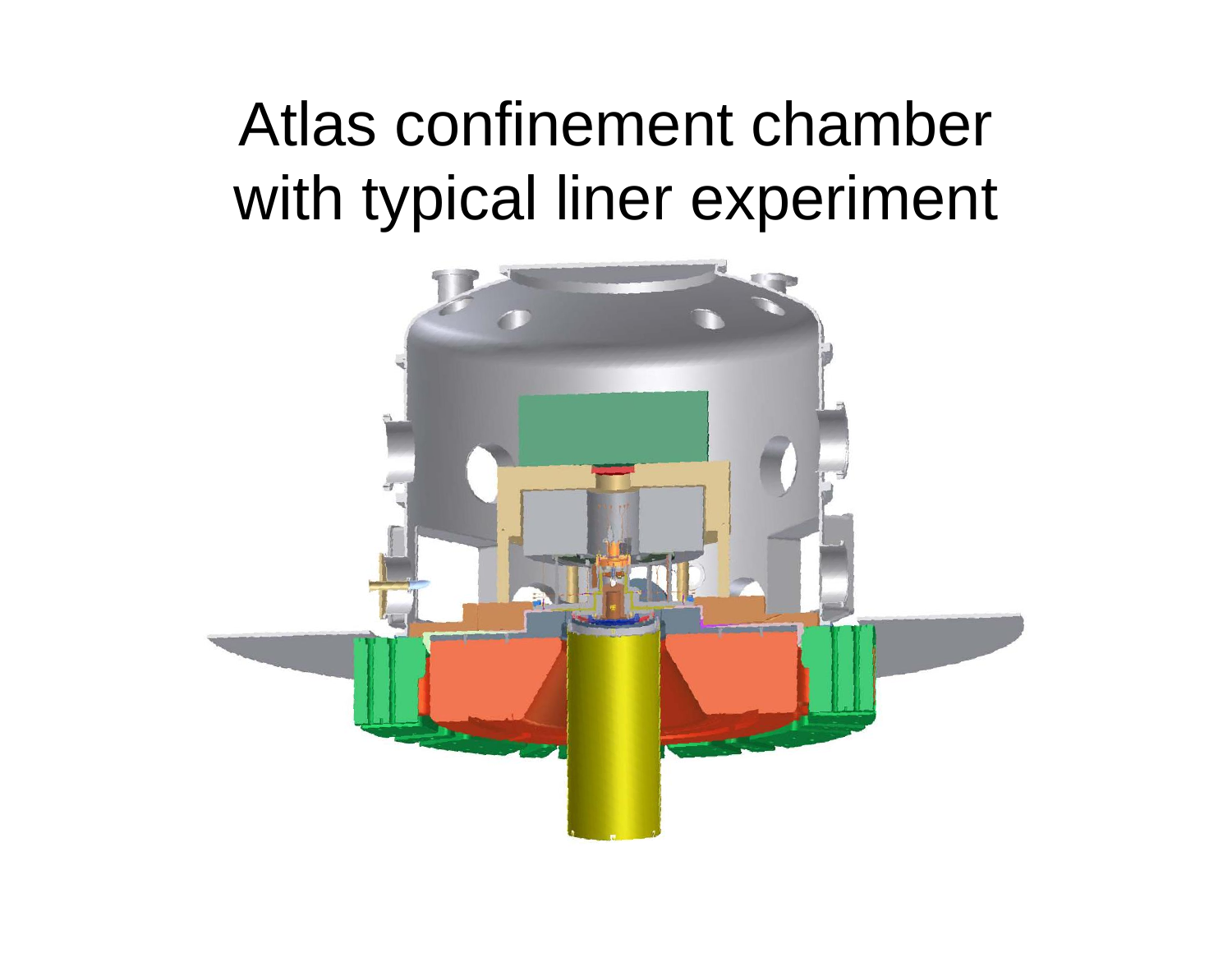#### Concept – Inductive current divider

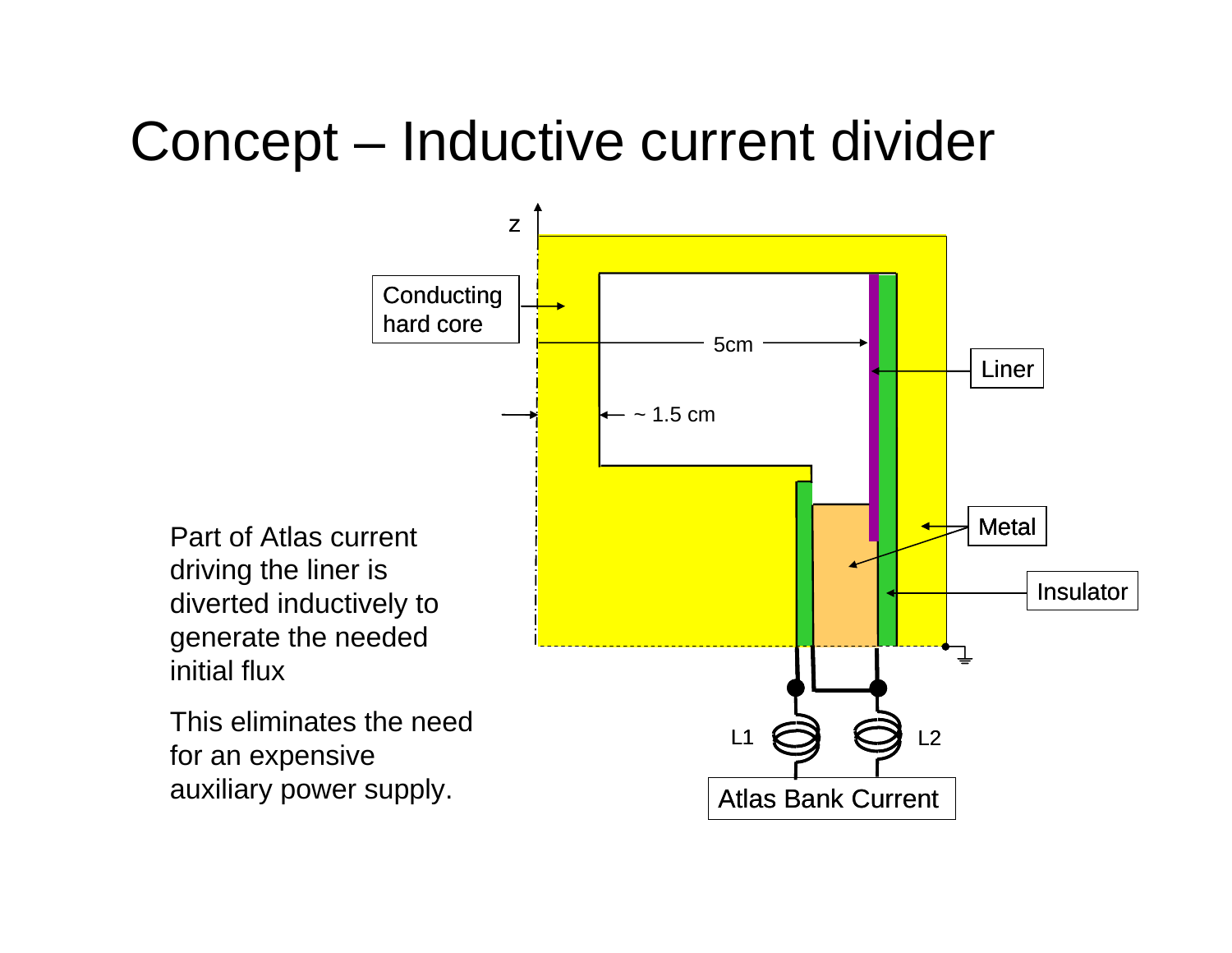#### Inductive divider directs about 1/10 of Atlas current to inner cavity to create trapped flux

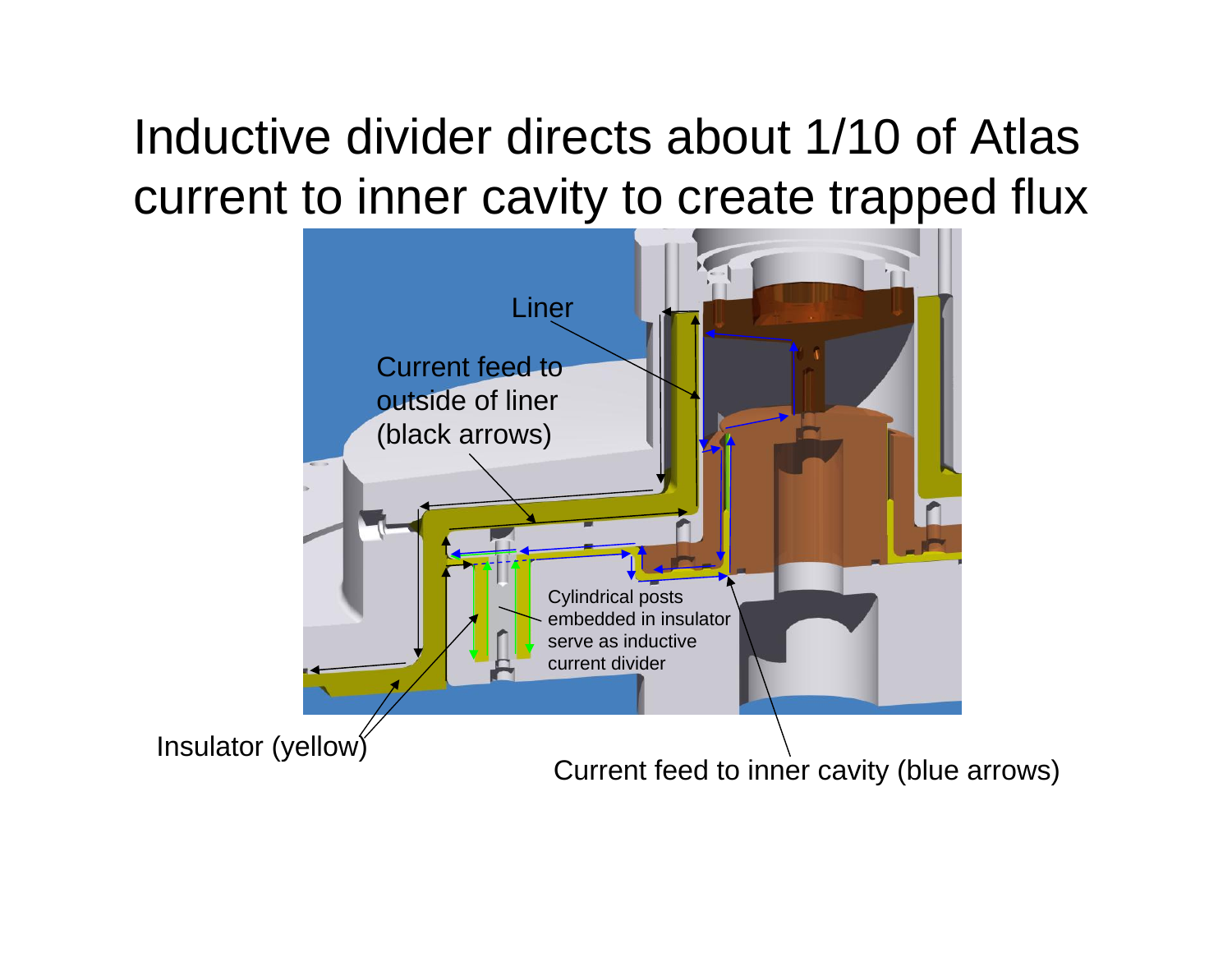#### Detail view of cavity where flux is compressed

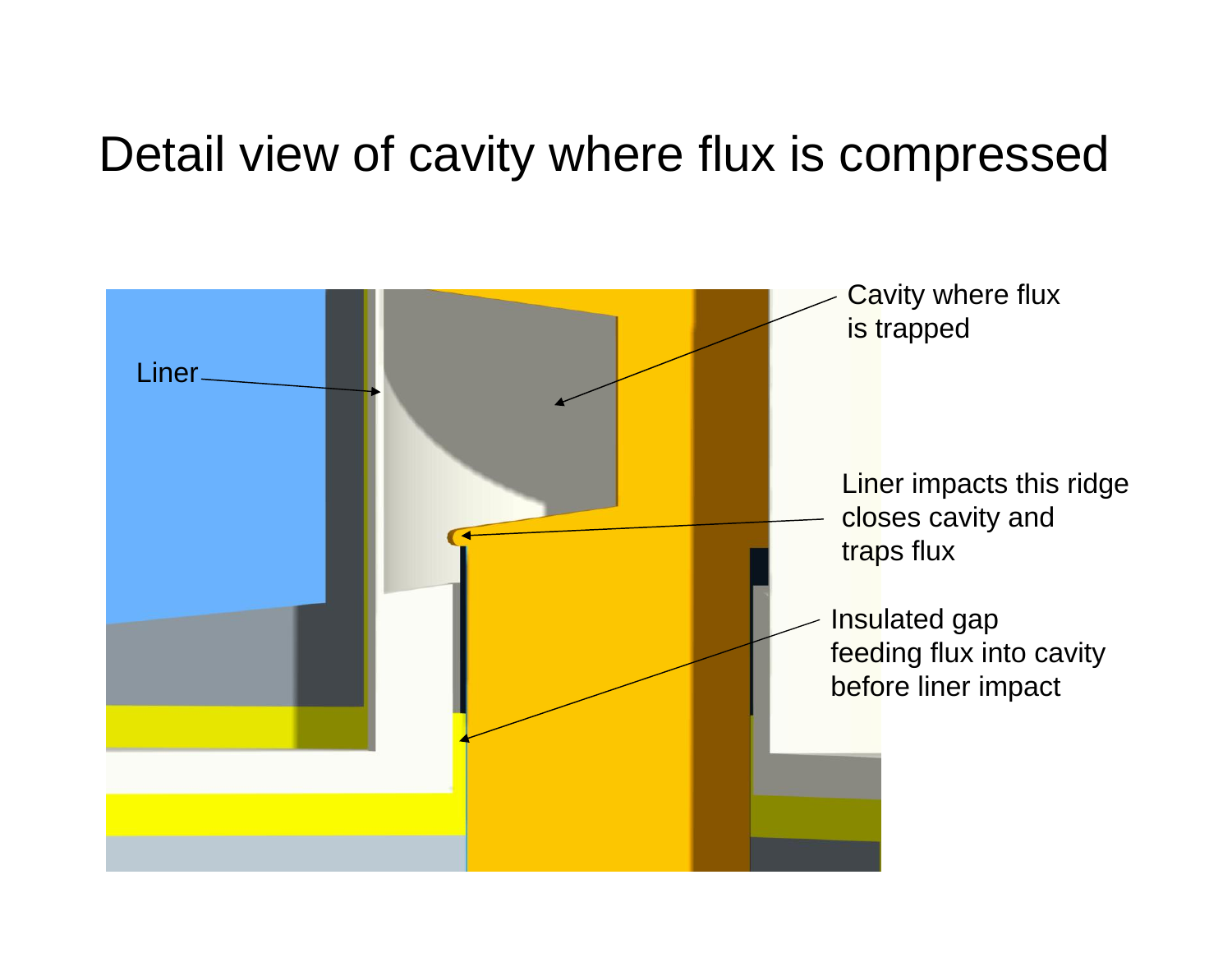#### We calculate the maximum current that can be carried by a cylindrical post.

The yield strength of tungsten is about 1000 MPa. This corresponds to a maximum magnetic field  $B_{\max} = \surd 2 \mu_{\rm{0}} p_{\max} = 50 T$  for the current carrying post. Then the maximum surface current per cm carried by that post is:



Maximum current per cm



Post dimensions:

 $\ell=47.5$ mm

$$
r_{o}=28.6mm
$$

$$
r_i = 6mm
$$

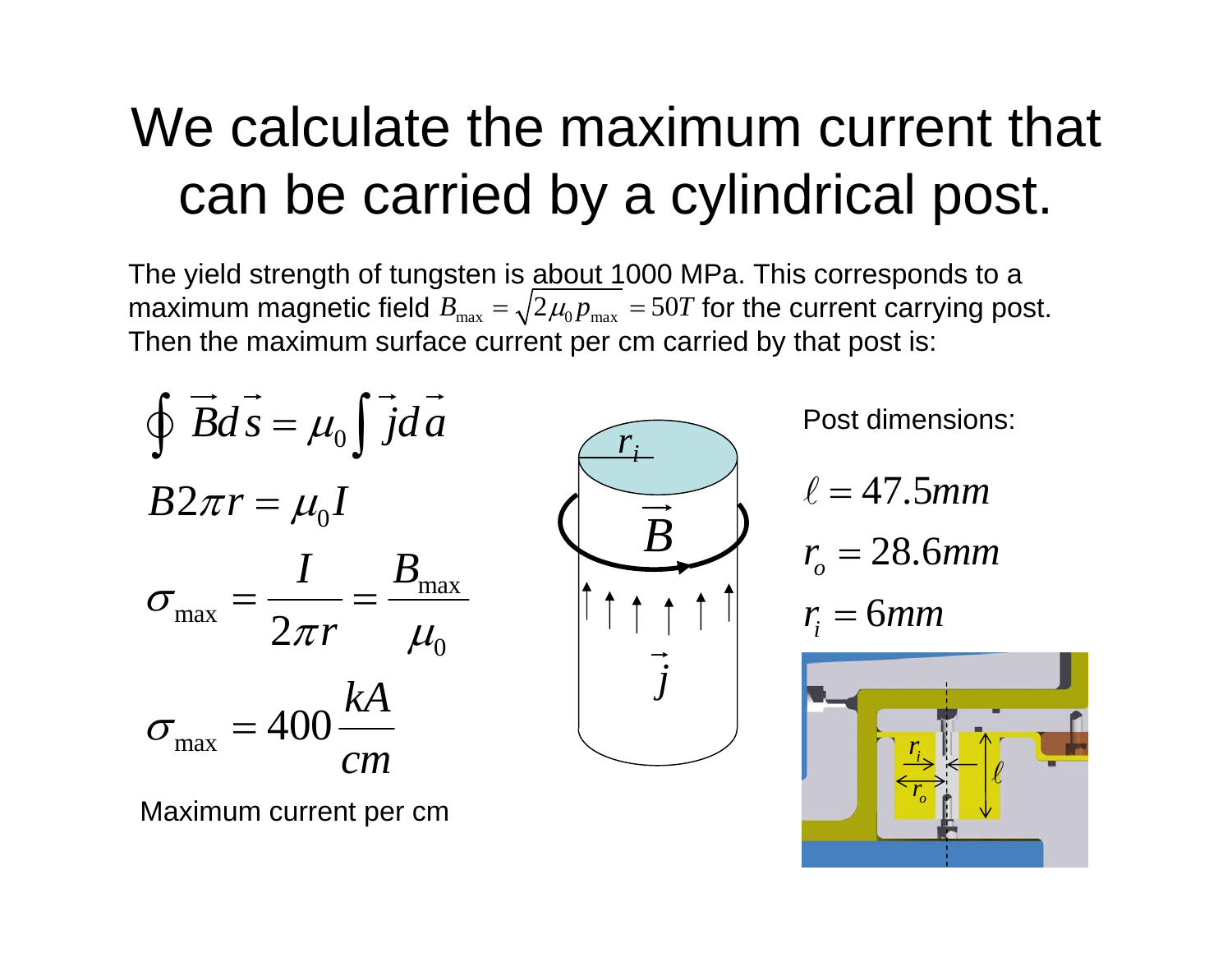## We calculate the inductance for the liner cavity and the posts

The maximum Atlas current is 20MA, 90% of which will be carried by the inductive divider posts:

Required min. number of posts:

$$
n_p = \frac{0.9 * 20MA}{2\pi r_i \sigma_{\text{max}}}; \quad n_p = 11
$$

The inductances of the current paths are:

$$
L_{cp1} = .83nH, \qquad L_{cp2} = .95nH
$$

We choose 12 posts; then the total inductance of six posts is:

$$
L_p = \frac{\mu_0 \ell}{2\pi n_p} \ln(\frac{r_o}{r_i})
$$
  

$$
L_p = 1.72nH
$$

The inductance of the liner inner cavity is:

$$
L_{lc} = \frac{\mu_0 \ell_{lc}}{2\pi} \ln(\frac{r_2}{r_1});
$$
  
\n
$$
\ell_{lc} = 40mm, r_2 = 50mm, r_1 = 14mm
$$
  
\n
$$
L_{lc} = 11.2nH
$$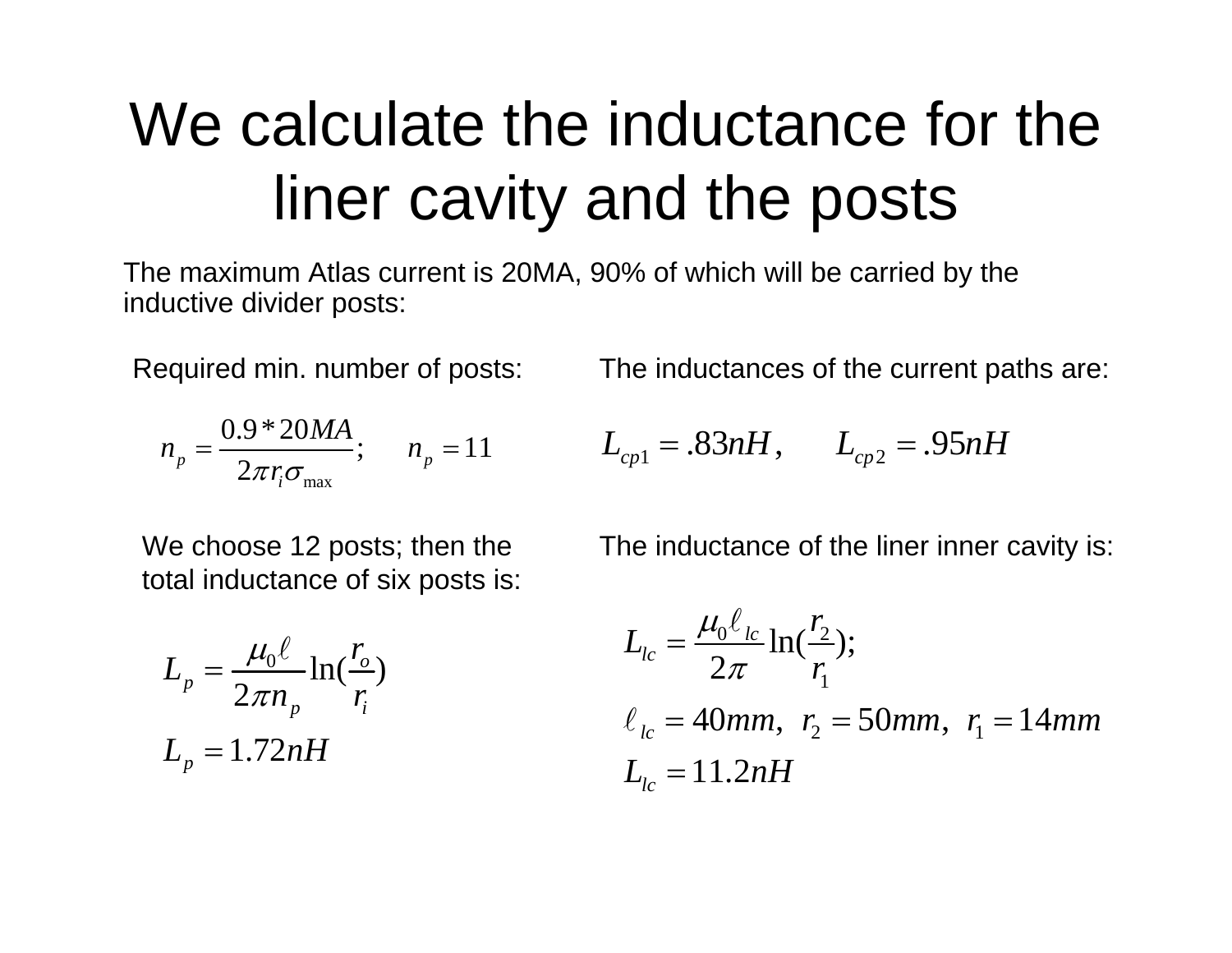#### The current divider passes 10% of the Atlas current through the liner cavity

The inductances of the posts and the liner cavity are dividing the current. The fraction of current passing though the liner cavity is given by:



In this configuration about 10% of the Atlas current will be diverted to the inner cavity of the liner.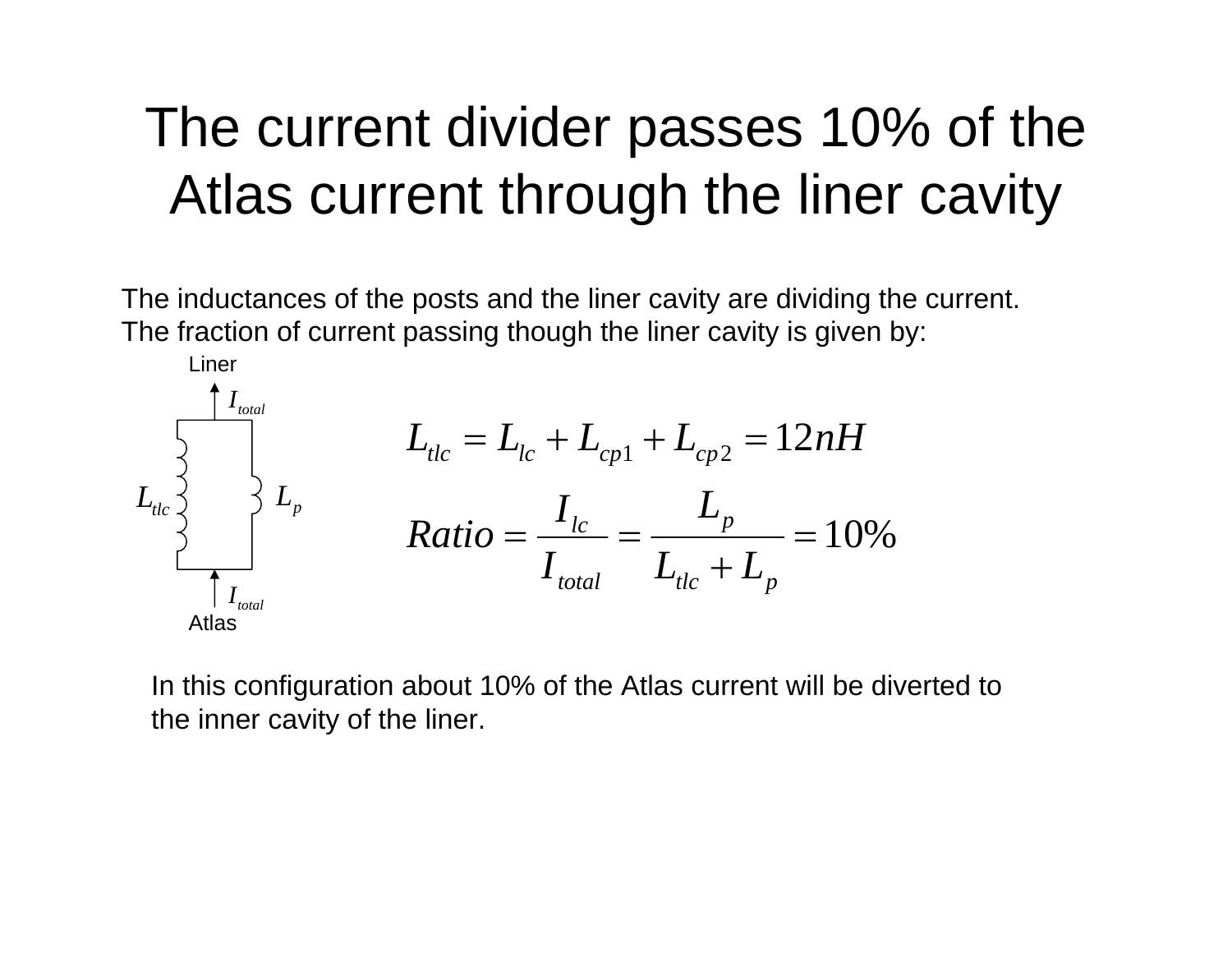#### Experimental facility to test magnetic probes and inductive dividers

Constructed by graduate student Tom Awe





20 kV, 10 kA, τ<sub>1/4</sub> ~ 700 ns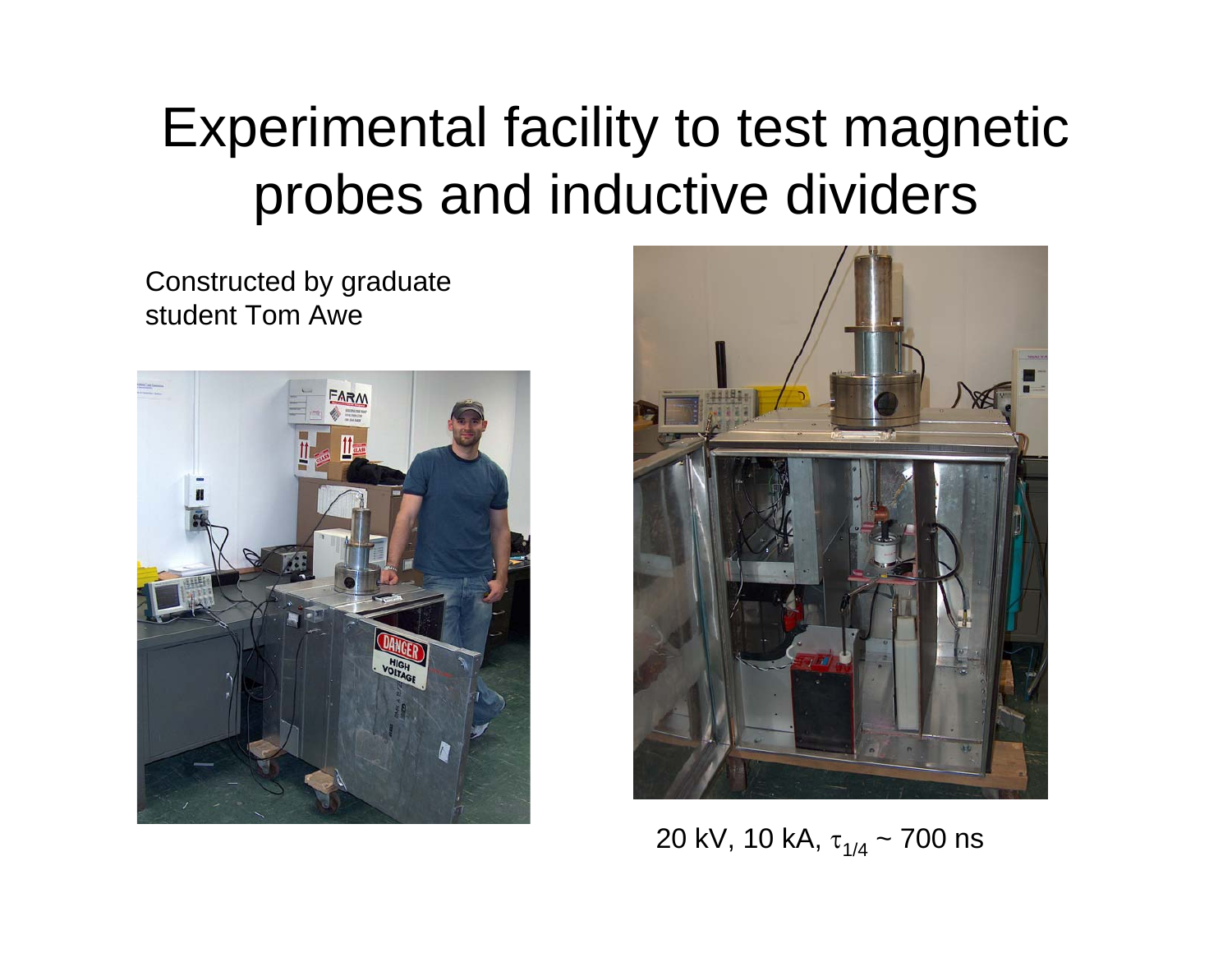## Inductive divider test





Data prove that inductive divider is readily constructed to give desired current of  $\sim$  1/8 total.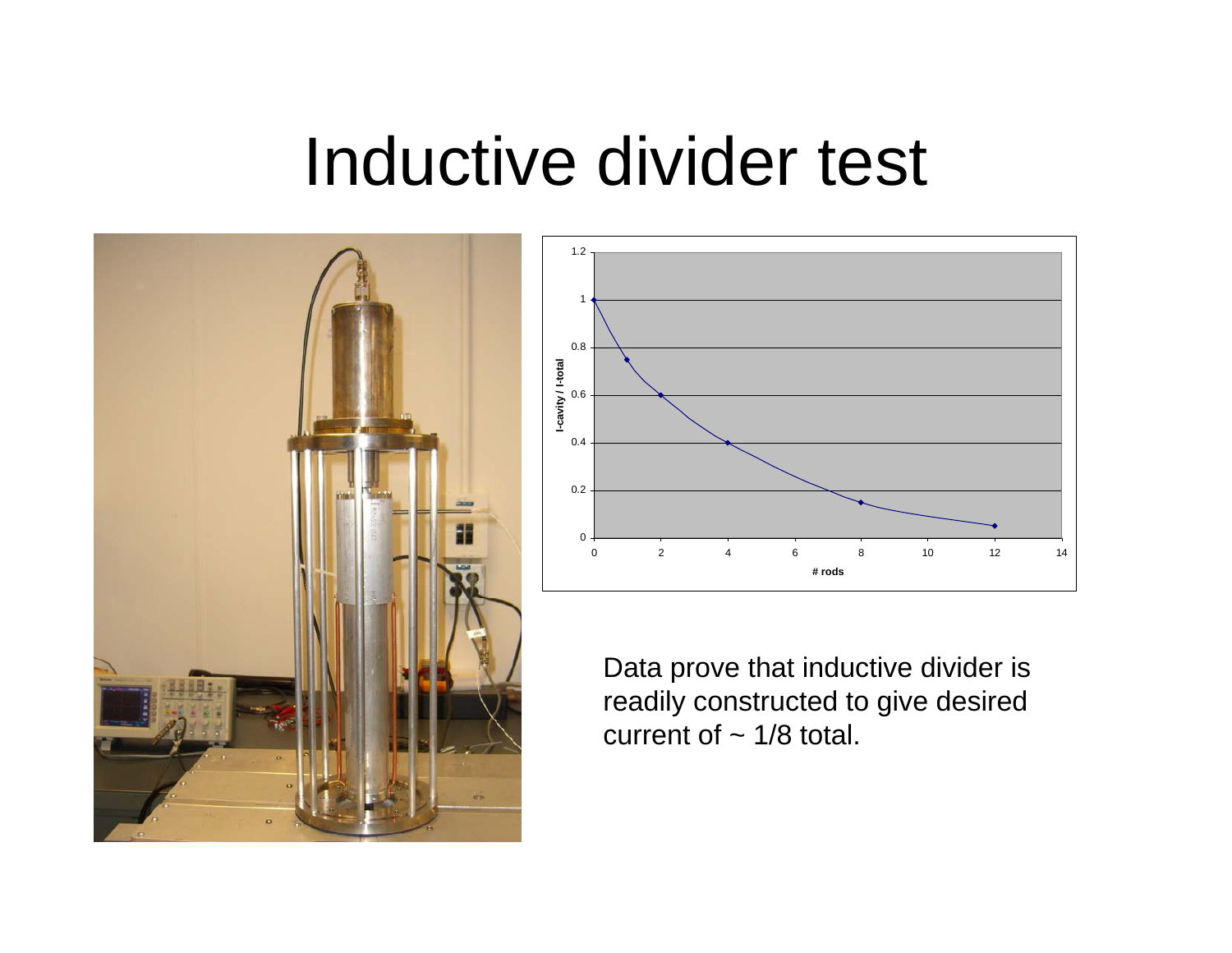## Gap size for switching

Optimum switching is at peak Atlas current. Allows minimum diversion of Atlas current to generate maximum trapped flux. Initial current rise is almost linear in time, which results in displacement increasing as t4 . During the quarter period rise time of a sinusoidal current we can estimate the liner displacement as follows:

$$
dR = \frac{\mu_0}{4\pi} \frac{I_{\text{max}}^2 \tau_{1/4}^2}{8R\mu}
$$

Eg., when Imax = 20 MA, quarter period is 6 microseconds, mass per unit length is 1.7 kg/meter, and initial radius is 5 cm, we have dR of about 2 mm at time of peak current.